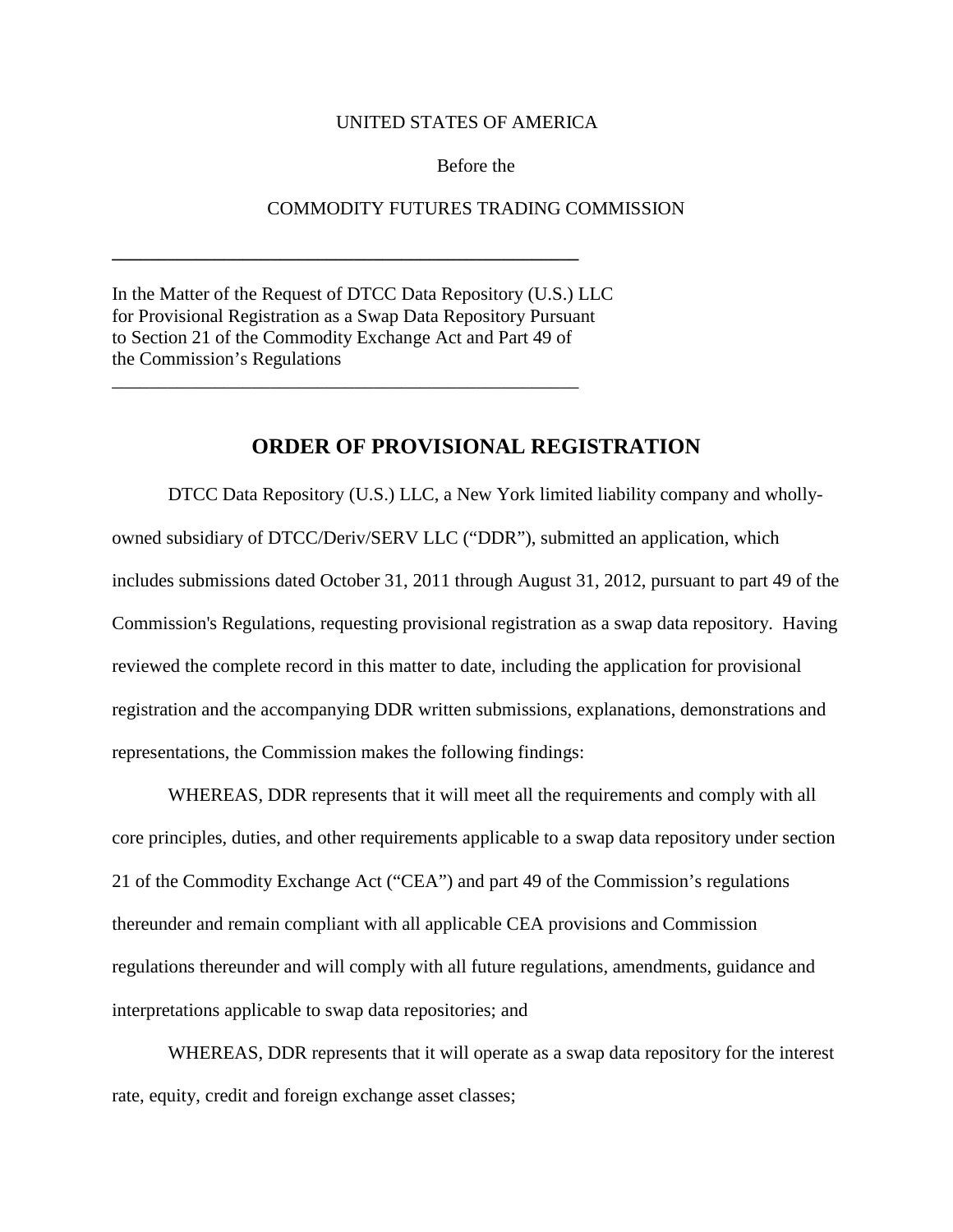The Commission finds that, as required by part 49.3(b) of the Commission's regulations, DDR has demonstrated substantial compliance with the standards set forth in section  $49.3(a)(4)$ , including: (i) ensuring the prompt, accurate and reliable performance of its functions as an SDR; (ii) complying with any applicable CEA provisions and Commission regulations; (iii) carrying out its functions in a manner consistent with the purposes of CEA section 21 and the regulations thereunder; and (iv) operating in a fair and consistent manner; and is able to demonstrate operational capability, real-time processing, multiple redundancy and robust security controls pursuant to section 49.3(b).

Therefore:

IT IS HEREBY ORDERED that DDR's application for provisional registration as a swap data repository is approved for the interest rate, equity, credit and foreign exchange asset classes;

IT IS ALSO ORDERED that DDR will amend, create, remove, define or otherwise modify any data fields required to be reported by reporting entities under parts 43, 45 and 46 or publicly disseminated under part 43 in a manner and within a time frame acceptable to the Commission;

IT IS FURTHER ORDERED that DDR will, prior to commencing operations, implement key programs and procedures under its System Director function, including: (a) reviewing and approving all documentation associated with the development of DDR related applications, including business requirement documents, functional and technical specifications and test plans; (b) ensuring that appropriate access, including direct access, data feeds, web interfaces, reports or other access, are provided to the Commission and, subject to applicable restrictions, other regulators subject to certain conditions; (c) overseeing the development of applications supporting the DDR functions by DTCC's Application Development and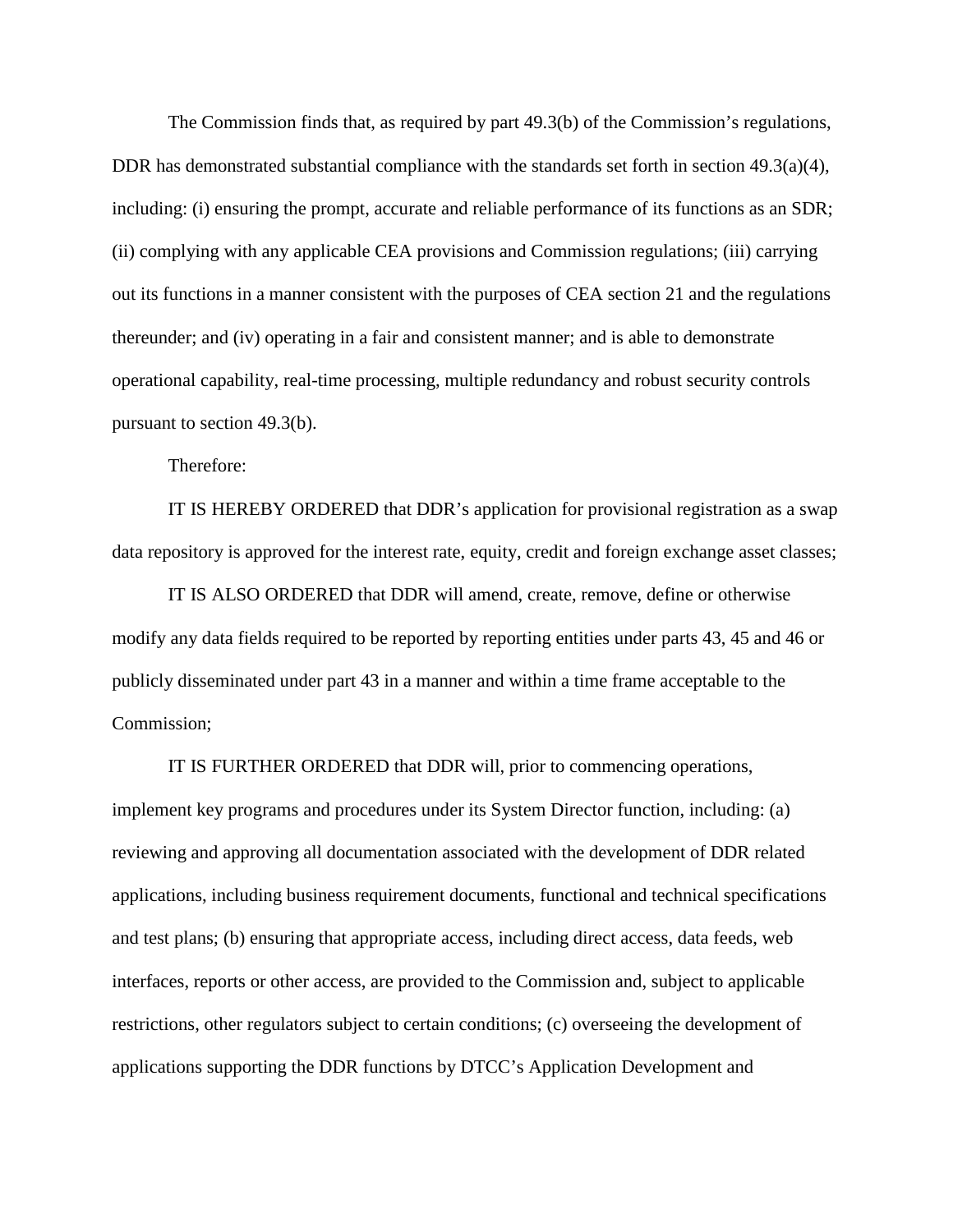Maintenance or other parties; and (d) coordinating with DTCC's Technology Risk Management Department to ensure that DDR's systems are secure and that any security vulnerabilities are monitored and promptly corrected once identified;

IT IS FURTHER ORDERED that DDR will, following commencement of operations and within 60 days after the conclusion of its first quarter of operations, provide supporting documentation such as meeting minutes, systems performance and uptime records, and internal or third party reviews conducted on behalf of DDR, to demonstrate implementation of programs and procedures under the System Director function including: (i) the monitoring of DDR systems and adherence to the terms of the Service Agreement between DTCC and DDR; (ii) the monitoring of the performance and operations of DDR systems and processes to ensure that they are reliable, secure, and have scalable capacity; and (iii) the liaising with the Domain Lead responsible for DDR and DTCC's infrastructure team to ensure that DDR development and systems are being appropriately prioritized and staffed, and escalating any issues to DDR senior management and the Chief Executive Officer;

IT IS FURTHER ORDERED that this approval of the application for provisional registration as a swap data repository shall be subject to continuing compliance by DDR with applicable provisions of the CEA and Commission regulations, including, but not limited to, parts 43 (including providing its web site address for public dissemination, modifying the part 43 data fields found in Appendix A of part 43 in a manner acceptable to the Commission, and accepting and disseminating all publicly reportable swaps within an asset class), 45 (including ensuring real-time access by the Commission, and modifying the part 45 data fields found in Appendix 1 of part 45 in a manner acceptable to the Commission, 46 (including modifying the part 46 data fields in a manner acceptable to the Commission) and 49 (including providing direct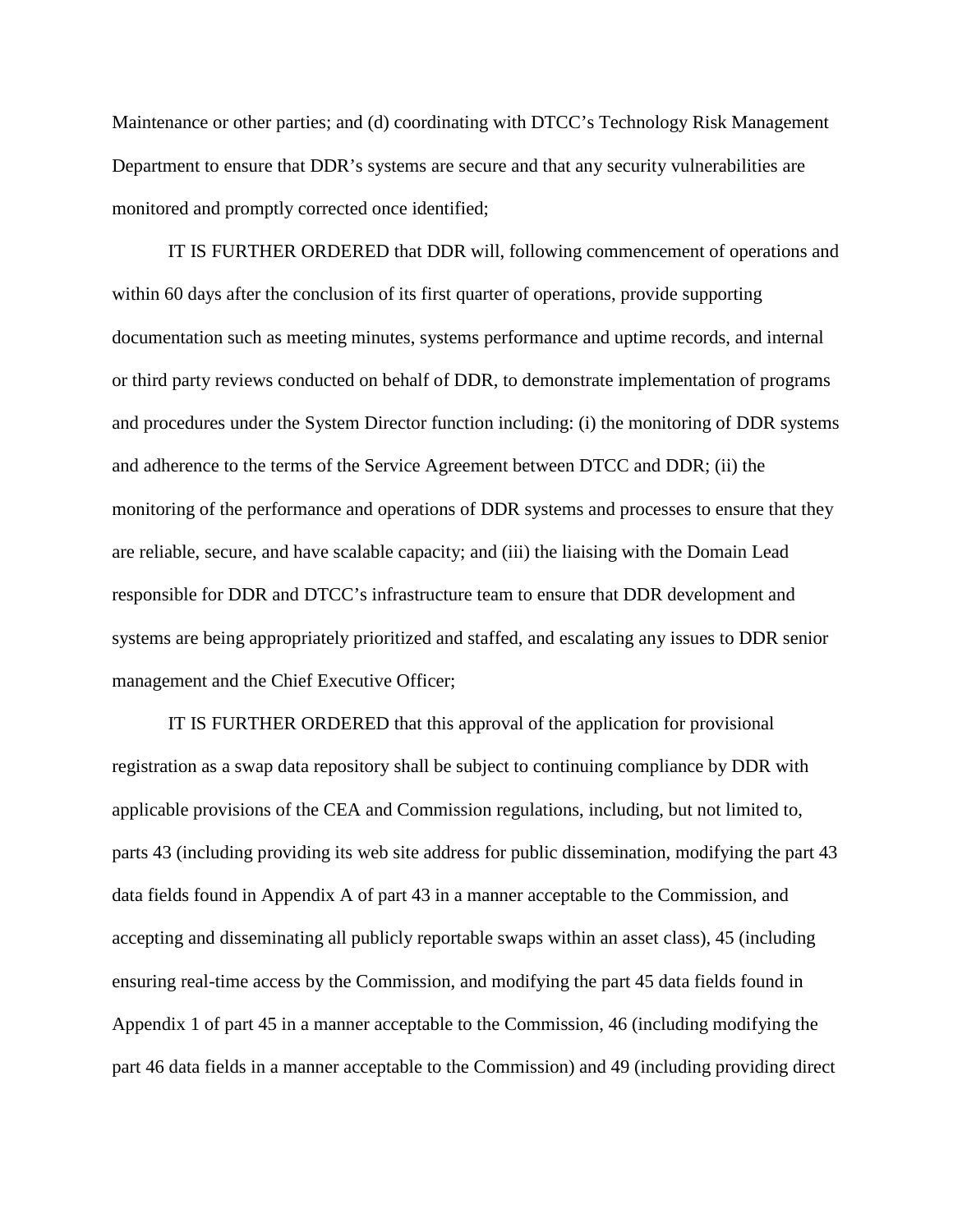electronic access to the Commission and modifying the regulatory portal), and all future regulations, amendments, guidance and interpretations by the Commission and its staff applicable to DDR as a swap data repository;

IT IS FURTHER ORDERED that DDR shall be responsible for ensuring substantial compliance with applicable provisions of the CEA and Commission regulations with respect to any and all regulatory services performed by a third-party service provider on behalf of DDR;

IT IS FURTHER ORDERED that DDR shall continue to provide, in a timely manner to the Commission, documentation and information regarding its application for permanent registration currently pending before the Commission in addition to such information relevant to this application for provisional registration; and

IT IS FINALLY ORDERED that as this order of provisional registration is based upon the representations made, and supporting material provided to the Commission by DDR, in the event of any material changes to or omissions of the facts or circumstances pursuant to which this order for provisional registration is issued, or for any reason in its own discretion, the Commission may condition, modify, suspend, terminate or otherwise restrict the terms of this order for provisional registration, as appropriate, on its own motion. DDR shall immediately inform the Commission of any material changes in the facts or circumstances pursuant to which this order for provisional registration is issued. The Commission notes that the issuance of the provisional registration is not an indication on the merits of whether DDR should or will be granted a permanent registration.